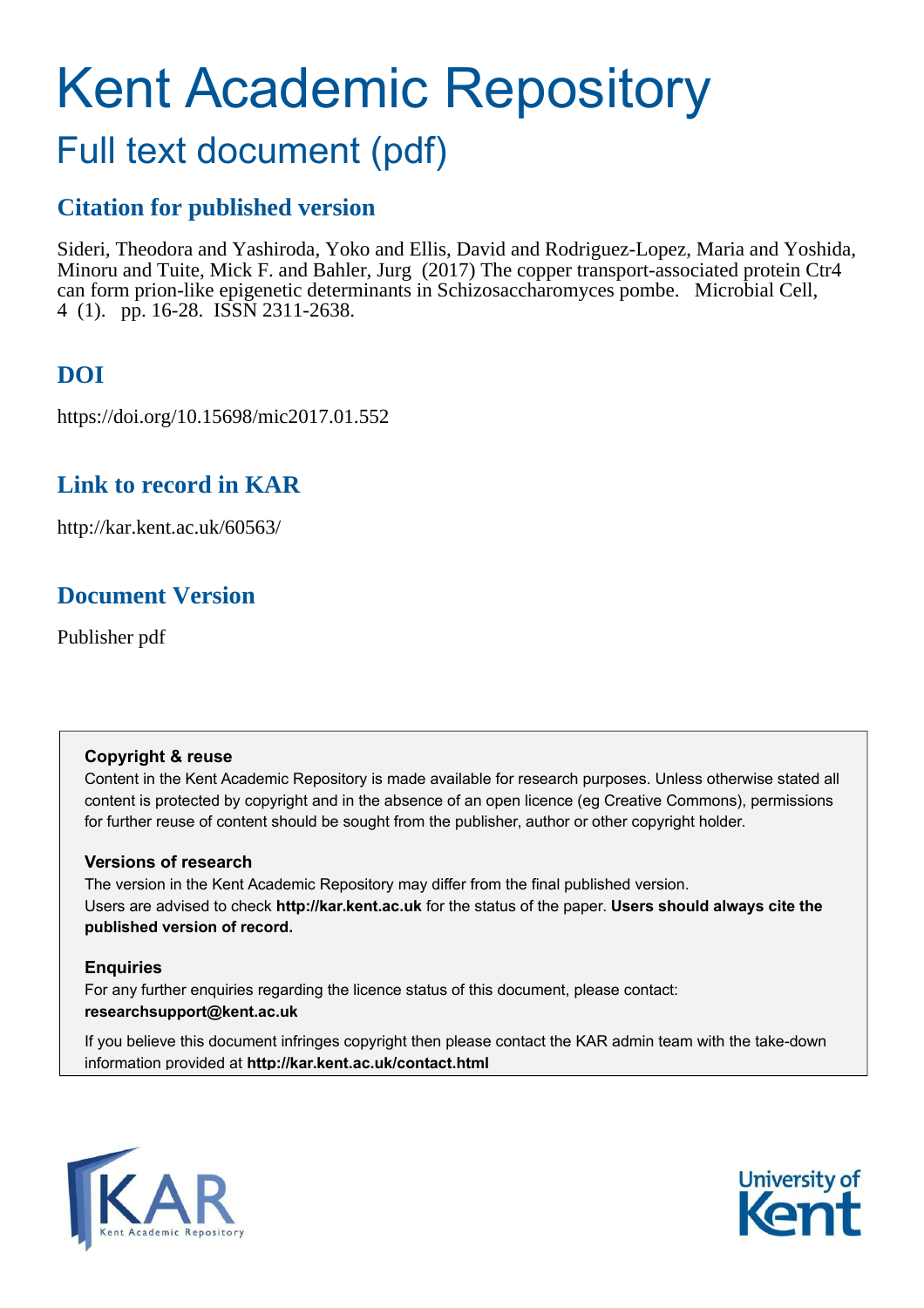## **The copper transport-associated protein Ctr4 can form prion-like epigenetic determinants in** *Schizosaccharomyces pombe*

**Theodora Sideri<sup>1</sup> , Yoko Yashiroda<sup>2</sup> , David A. Ellis<sup>1</sup> , María Rodríguez-López<sup>1</sup> , Minoru Yoshida<sup>2</sup> , Mick F. Tuite<sup>3</sup> & Jürg Bähler1,\*** 

 $1$ University College London, Research Department of Genetics, Evolution & Environment and Institute of Healthy Ageing, London, U.K.

 $2$ Chemical Genetics Laboratory, RIKEN and Chemical Genomics Research Group, RIKEN CSRS, Saitama, Japan.

 $3$  Kent Fungal Group, University of Kent, School of Biosciences, Canterbury, Kent, U.K.

\* Corresponding Author:

microbial

**ODDOOCCII** 

Professor Jürg Bähler, University College London, Research Department of Genetics, Evolution & Environment, Gower Street, Darwin Building; London WC1E 6BT, United Kingdom; Tel: +44(0)203-108-1602; E-mail: j.bahler@ucl.ac.uk

**ABSTRACT Prions are protein-based infectious entities associated with fatal brain diseases in animals, but also modify a range of host-cell phenotypes in the budding yeast,** *Saccharomyces cerevisiae.* **Many questions remain about the evolution and biology of prions. Although several functionally distinct prion-forming proteins exist in** *S. cerevisiae***, [HET-s] of** *Podospora anserina* **is the only other known fungal prion. Here we investigated prion-like, proteinbased epigenetic transmission in the fission yeast** *Schizosaccharomyces pombe***. We show that** *S. pombe* **cells can support the formation and maintenance of the prion form of the** *S. cerevisiae* **Sup35 translation factor [***PSI***<sup>+</sup> ], and that the formation and propagation of these Sup35 aggregates is inhibited by guanidine hydrochloride, indicating commonalities in prion propagation machineries in these evolutionary diverged yeasts. A proteome-wide screen identified the Ctr4 copper transporter subunit as a putative prion with a predicted prion-like domain. Overexpression of the** *ctr4* **gene resulted in large Ctr4 protein aggregates that were both detergent and proteinase-K resistant. Cells carrying such [***CTR***<sup>+</sup> ] aggregates showed increased sensitivity to oxidative stress, and this phenotype could be transmitted to aggregate-free [***ctr***- ] cells by transformation with [***CTR***<sup>+</sup> ] cell extracts. Moreover, this [***CTR***<sup>+</sup> ] phenotype was inherited in a non-Mendelian manner following mating with naïve [***ctr***- ] cells, but intriguingly the [***CTR***<sup>+</sup> ] phenotype was not eliminated by guanidinehydrochloride treatment. Thus, Ctr4 exhibits multiple features diagnostic of other fungal prions and is the first example of a prion in fission yeast. These findings suggest that transmissible protein-based determinants of traits may be more widespread among fungi.**

#### **INTRODUCTION**

Prions were first identified as infectious amyloid forms of the mammalian protein PrP that can be transmitted from organism to organism [1]. They were subsequently shown to exist in two fungal species*, Saccharomyces cerevisiae* and *Podospora anserina* [2] and more recently in plants [3]. Animal prions are typically associated with catastrophic brain diseases such as Bovine Spongiform Encephalopathy (BSE), human Creutzfeldt-Jakob Disease (CJD) and a variety of other transmissible spongiform encephalopathies (TSEs) *doi: 10.15698/mic2017.01.552 Received: 30.09.2016; Accepted 20.12.2016, Published 02.01.2017.*

*Keywords: yeast, prion, protein aggregation, [PSI+], meiosis, non-Mendelian segregation, oxidative stress.* 

[4, 5]. In each case, these fatal neurodegenerative diseases are associated with refolding of the soluble form of PrP (PrPc) into a distinct conformational state designated PrPSc. The infectious PrPSc conformer can then catalyse the refolding of other PrPc molecules into the PrPSc conformation, which over time leads to amyloid fibrils that form highly ordered aggregates with a characteristic cross βsheet conformation [6]. These amyloid forms are also characteristic of the protein aggregates deposited in the brains of Alzheimer's, Parkinson's, and Huntington's Dis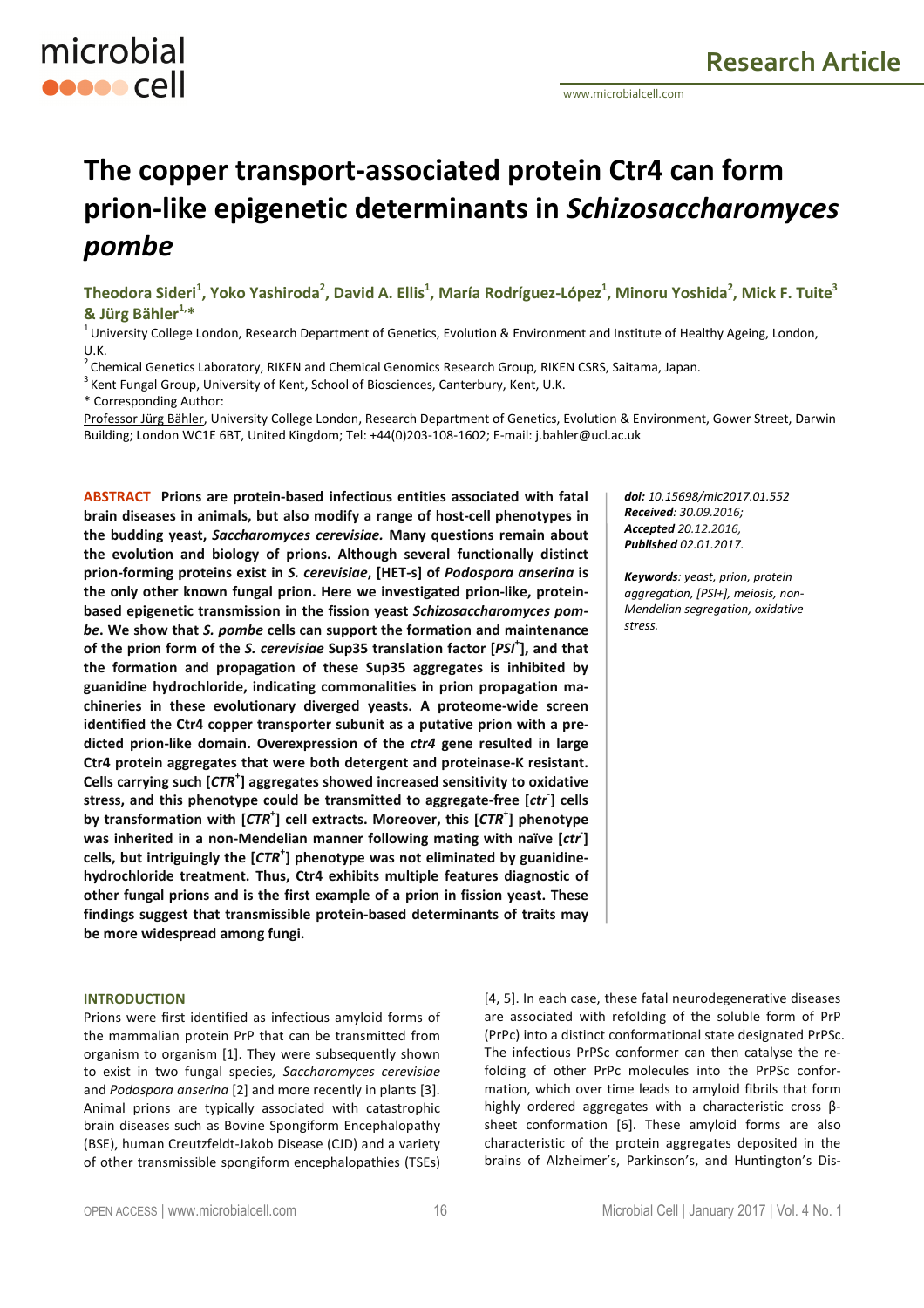ease patients. Although the potential for transmission was initially uncovered for prions, recent studies suggest the prion-like spread of a number of other amyloid-based protein aggregates in many neurodegenerative pathologies [7- 12].

In the budding yeast *S. cerevisiae* there are at least 8 well-established examples of proteins that exhibit prionlike properties [2, 13-17], and a systematic survey of the proteome has identified many more potential prionforming proteins [18]. The prion phenomenon is therefore widespread in this yeast species. The most extensively studied S. cerevisiae prion is [PSI<sup>+</sup>] that is formed by the Sup35 protein, an essential translation termination factor [19-22]. Aside from *S. cerevisiae*, the only other fungal prion so-far established is the [*Het*-s] prion of the filamentous fungus, *Podospora anserina* [23]. In contrast to their mammalian counterparts, fungal prions do not generally kill their host, although there have been reports of prionmediated toxicity in *S. cerevisiae* [24-26]. In most cases, prions in *S. cerevisiae* actually confer a selective growth advantage in a variety of potentially detrimental environments in both laboratory-bred [20, 22, 27, 28] and nondomesticated strains [29].

Budding yeast prions share a number of properties with mammalian prions: they consist of protein aggregates resistant to detergents and proteases, most likely amyloid in nature; they are transmissible without any direct nucleic acid involvement; and overexpression of the soluble protein results in elevated *de novo* formation of 'infectious' prion aggregates [30]. Besides the fungal and animal prions so far identified and verified, there have also been several recent reports of prion-like mechanisms in mammalian cells [31, 32]. In fission yeast*,* a 'prion-like state' has been reported which allows cells to survive without calnexin and has been linked to an extrachromosomally-inherited determinant designated [*Cin<sup>+</sup>* ] [33]. It remains to be established whether [*Cin<sup>+</sup>* ] is a *bona fide* prion.

The extensive study of *S. cerevisiae* prions has provided crucial information on their mode of propagation, cellular function, and evolution and established prions as a unique class of protein-based epigenetic elements that can have a wide variety of impacts on the host [14-17, 20, 22, 29, 34, 35]. These studies have also allowed us to define molecular features of prions. All bar two of the verified prions of *S. cerevisiae* contain a discrete prion-forming domain (PrD), a region typically rich in Gln and Asn residues and which is essential for prion formation and continued propagation [2]. The exceptions lacking a typical PrD are the Mod5 protein, which confers resistance to antifungal drugs in its [MOD<sup>+</sup>] prion state [36] and the Pma1/Std1 proteins that define the [GAR<sup>+</sup>] prion [37]. Identification of new fungal prion-forming proteins in evolutionarily diverged species can contribute to our understanding of the structure, function and evolution of prions. Notably, while 2.7% of the budding yeast proteins are rich in Gln and Asn residues, only 0.4% and 0.9% of fission yeast and human proteins, respectively, show this characteristic. This bias raises the possibility that fission yeast will offer relevant complementary insight into human prion biology [38].

Fungal prions require specific proteins - molecular chaperones - for their propagation during cell division. In particular, the ATP-driven chaperone Hsp104 is essential for the continued propagation of prions in *S. cerevisiae* [39]. Hsp104 breaks aggregates to create additional lower molecular weight seeds (also known as propagons) for prion propagation [37]. The chiatropic agent guanidine hydrochloride inhibits the ATPase activity of Hsp104 leading to loss of prions during cell division [40]. Although no orthologue of Hsp104 has yet been described in mammals, an orthologue is present in *S. pombe* but was originally reported to be unable to substitute for the *S. cerevisiae* Hsp104 protein in propagation of the [*PSI*<sup>+</sup> ] prion in *S. cerevisiae* cells [41]. A recent study, however, contradicts this finding by showing that *S. pombe* Hsp104 can indeed substitute for *S. cerevisiae* Hsp104 and propagate *S. cerevisiae* prions [42]. This latter study also showed that SpHsp70 (Ssa1 and Ssa2) and the Hsp70 nucleotide exchange factor Fes1 can propagate budding yeast prions, suggesting that *S. pombe* has all of the chaperone machinery used by *S. cerevisiae* to propagate the prion form of several proteins. In neither of these two studies was it established whether this chaperone machinery also plays a role in propagating endogenous prions in *S. pombe*.

In searching for prions in a tractable organism such as *S. pombe*, different criteria can be used to indicate whether or not a specific protein has the ability to form a transmissible prion. These criteria include: (a) overexpression of the soluble protein results in formation of mitotically transmissible aggregates of that protein; (b) the resulting aggregates can be transmitted to cells lacking the aggregates, either naturally by cell fusion (e.g. during sexual reproduction) or experimentally by protein transformation [43]; and (c) the phenotype associated with acquisition of the aggregated form of the protein is consistent with a loss of function of the corresponding protein [44].

In evolutionary history, *S. pombe* separated from *S. cerevisiae* over 400 million years ago. Analysing prion behaviour in *S. pombe* could therefore provide a complementary model system to study the establishment and transmission of infectious amyloids and the evolution of prions as epigenetic regulators of host cell phenotypes. Yeastbased models of human amyloidosis have already made important contributions to our understanding of these increasingly prevalent diseases [45, 46], but such studies have also revealed differences between the budding and fission yeast models. For example, with respect to  $\alpha$ synuclein amyloids associated with Parkinson's disease, the E46K α-synuclein mutant is toxic to *S. pombe,* but not to *S. cerevisiae* [43]. Yet *S. pombe* has been little exploited in such studies and there is a paucity of tractable model organisms to investigate prion biology. Here, we show that *S. pombe* not only has the cellular machinery to allow a heterologous prion - the [*PSI*<sup>+</sup> ] prion from *S. cerevisiae* - to form and propagate, but also has at least one endogenous protein that satisfies the key criteria to define prions with the potential to form a protein-based epigenetic determinant that can impact the phenotype of the host.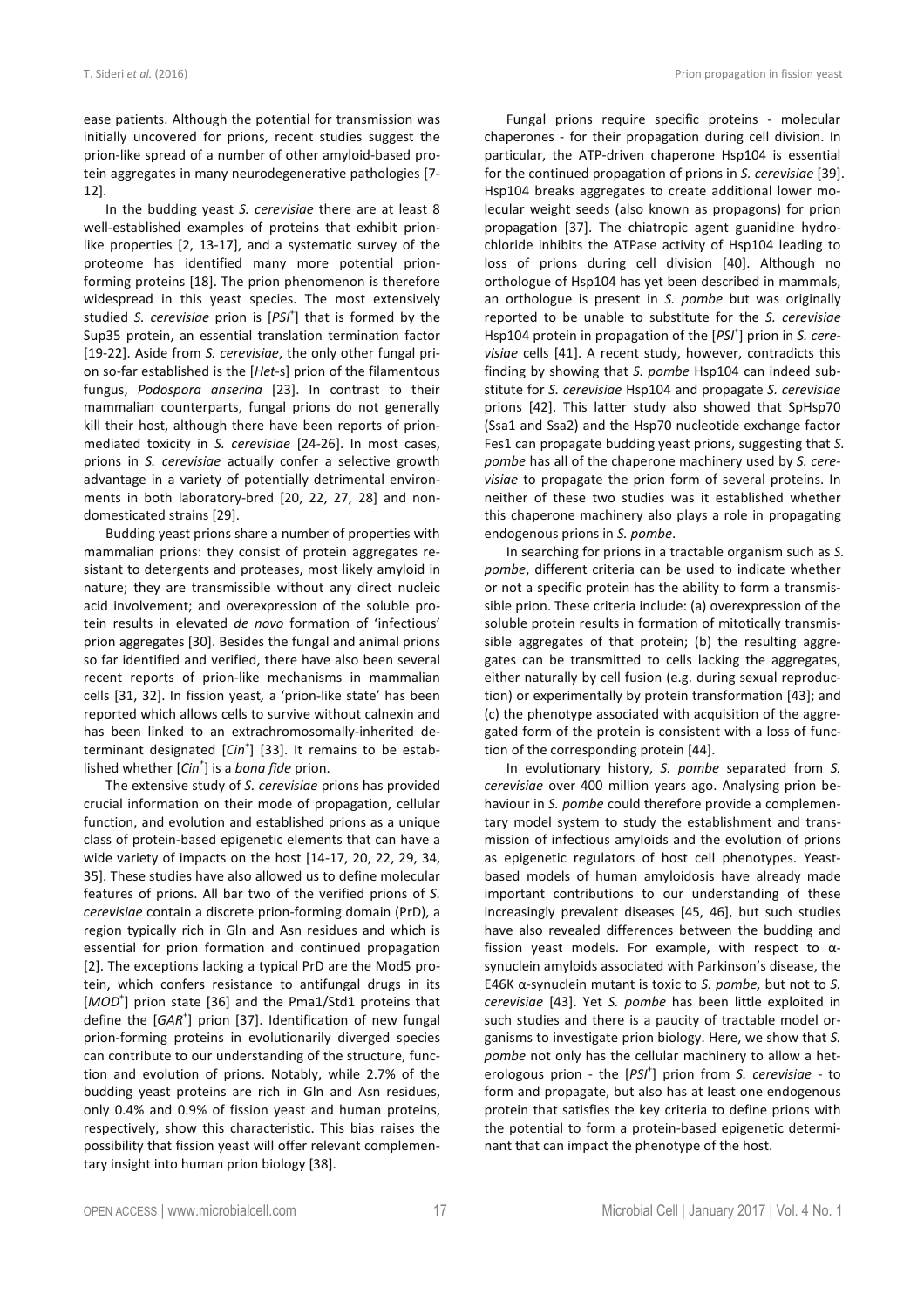#### **RESULTS**

#### **Fission yeast supports formation of the budding yeast [***PSI***<sup>+</sup> ] prion**

To test whether *S. pombe* cells can propagate the prion form of a protein, we first tested whether overexpression of the NM region (residues 1 - 254) of the *S. cerevisiae* Sup35 protein (ScSup35) fused to GFP resulted in the generation of heritable protein aggregates. Approximately 20% of cells overexpressing ScSup35 contained either one large or several smaller fluorescent foci consistent with ScSup35- GFP aggregation, with the remaining cells showing diffused cellular fluorescence (**Figure 1A**). This result is similar to the behaviour seen when this construct is overexpressed in *S. cerevisiae* [*PIN*<sup>+</sup> ] cells [47]. To establish the dependency of the observed ScSup35-GFP aggregation and transmission on Hsp104, cells overexpressing ScSup35-GFP were grown in the presence of 3 mM guanidine hydrochloride (GdnHCl) for 35-40 generations. This treatment completely abolished the formation of fluorescent foci with fluorescence becoming diffused in all cells (**Figure 1A**), indicating that the ScSup35-GFP remained soluble. This 'curing' effect of GdnHCl is seen with the majority of prions in *S. cerevisiae* [48], because their propagation is absolutely dependent on Hsp104 activity.

The finding that ScSup35-GFP formed aggregates in *S. pombe* cannot be taken as evidence that these aggregates act as transmissible prions. To test whether the observed aggregates show such prion-like behaviour and can establish a [PSI<sup>+</sup>] state, we co-transformed *S. cerevisiae* [psi<sup>-</sup>] cells with the pRS416 yeast-centromere plasmid, together with an extract prepared from *S. pombe* cells containing ScSup35-GFP foci. Among 72 S. cerevisiae Ura<sup>+</sup> colonies obtained after transformation, six were confirmed as [PSI<sup>+</sup>] colonies by a GdnHCl elimination test (**Figure 1B; Table 1**). This frequency was similar to the one we obtained by cotransformation using a non-sonicated *S. cerevisiae* [*PSI*<sup>+</sup> ] cell extract into the same [*psi*- ] *S. cerevisiae* cells (**Table 1**). Co-transformation with a cell extract prepared from [psi<sup>-</sup>] S. *cerevisiae* cells or a *S. pombe* wild-type cell extract gave no [*PSI*<sup>+</sup> ] colonies (**Table 1**). Moreover, extracts prepared from *S. pombe* cells containing ScSup35-GFP aggregates, grown

**TABLE 1.** Number of [*PSI*<sup>+</sup> ] Ura<sup>+</sup> *S. cerevisiae* colonies after transformation with cell-free extracts prepared from different species and strains as indicated.

| Cell-free extract source                 | <b>Total Ura</b> <sup>+</sup><br>colonies | $[PSI^{\dagger}]$<br>colonies |
|------------------------------------------|-------------------------------------------|-------------------------------|
| $Sc$ $[\rho s\tilde{\rho}]$              | 75                                        | O                             |
| $Sc$ $[PSI^{\dagger}]$                   | 84                                        |                               |
| Sp wild-type                             | 88                                        | 0                             |
| Sp pREP41-ScSup35-GFP                    | 72                                        | 6                             |
| Sp pREP41-ScSup35-GFP,<br>GdnHCl treated | 98                                        |                               |

*Sc: S. cerevisiae; Sp: S. pombe* 



**FIGURE 1: Fission yeast can support formation and propagation of the budding yeast [***PSI***<sup>+</sup> ] prion. (A)** Left: Fluorescent foci in *S. pombe* resulting from overexpression of *S. cerevisiae* Sup35-GFP, using the medium-strength, regulatable *nmt41* promoter under activating conditions from a high-copy plasmid. This result resembles the patterns seen when ScSup35-GFP is overexpressed from a high-copy plasmid in *S. cerevisiae* [47]*.* Middle: The foci are absent from cells grown for 35-40 generations in 3 mM guanidine hydrochloride (GndHCl). Right: Most GFP-tagged *S. pombe*  proteins do not show fluorescent foci when overexpressed (see also [54]); the uncharacterized protein SPCC825.01(predicted ATPase) serves as an example for such a negative control, showing diffuse cytoplasmic localization. **(B)** Transformation of *S. pombe* cell extract containing ScSup35-GFP aggregates can convert S. cerevisiae [psi<sup>-</sup>] cells (red, streak 1) to [PSI<sup>+</sup>] cells (white, streaks 2-4 and 6-8). Streaks 1 and 5 show control [psi<sup>-</sup>] and [PSI<sup>+</sup>] strains, respectively.

in the presence of 3 mM GdnHCl for at least 30 generations, gave no [*PSI*<sup>+</sup> ] transformants (**Table 1**), suggesting that inhibition of *S. pombe* Hsp104 prevents the establishment of the transmissible ScSup35-GFP aggregates in *S. pombe*. These results lead us to conclude that fission yeast contains the molecular machinery required for the formation of the [PSI<sup>+</sup>] prion with Hsp104 playing an essential role.

#### **Search for prion candidates in fission yeast**

To search for endogenous *S. pombe* proteins that might show prion-like features, we compiled a list of 80 candidate prions based on two sources: proteins identified by mass spectrometry to be insoluble and detergent resistant in [*Cin<sup>+</sup>* ] cells, and Q/N-rich proteins identified bioinformatically [38]. These candidate proteins were then experimentally tested for prion-like features using a range of assays: 1) overexpression of fluorescently tagged proteins to test for distinct cellular foci; 2) induction of lasting phenotypes upon transient protein overexpression with 40 different environmental and stress conditions being tested; and 3)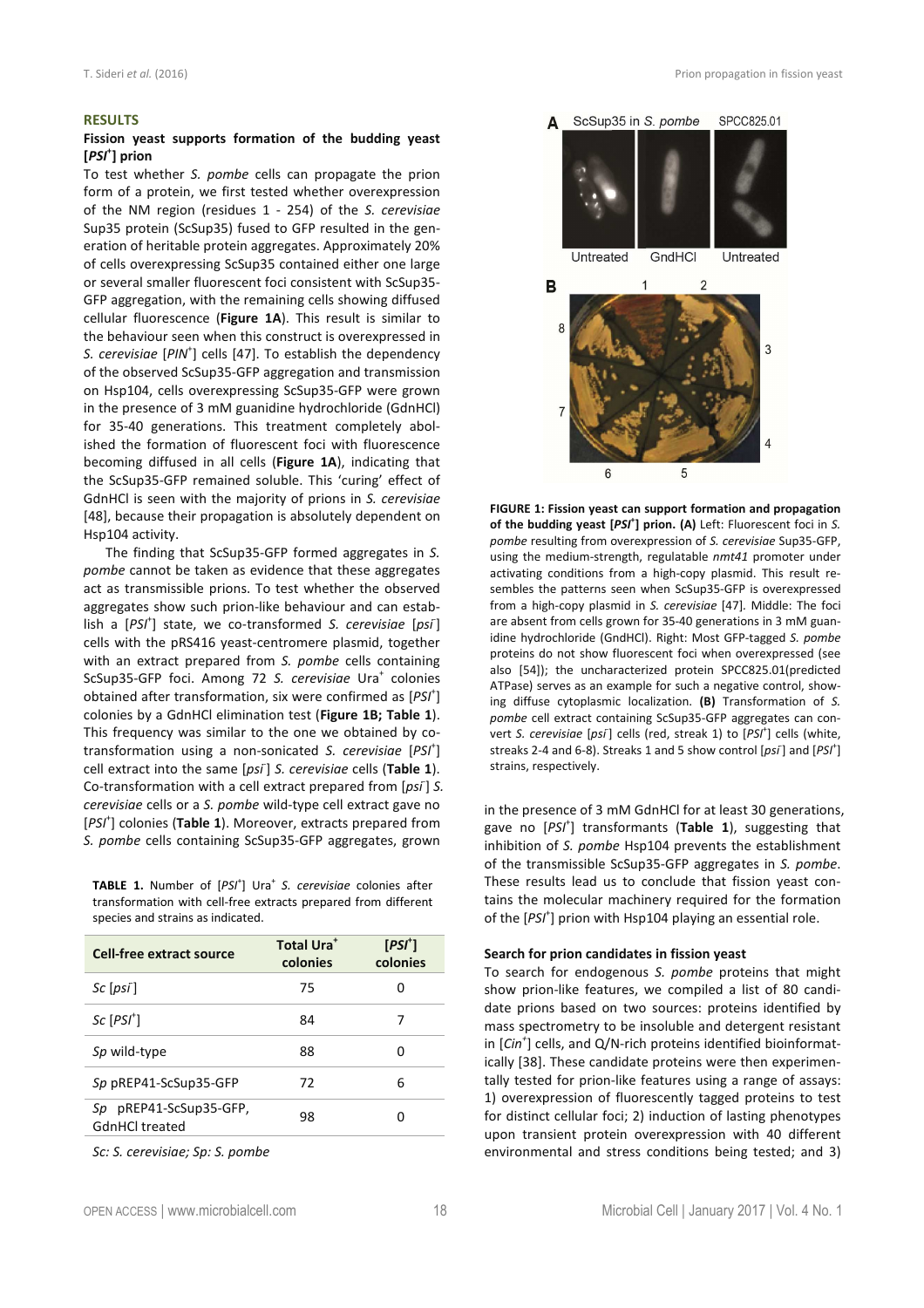inheritance of induced phenotypes in a non-Mendelian manner. Unfortunately, none of the 80 candidate proteins showed positive results in all three of these assays and no protein seemed therefore sufficiently promising to further pursue.

After these initial attempts leading to negative results, we applied the PLAAC algorithm that accurately predicts PrDs based on the extensive sequence and functional data from *S. cerevisiae* prion-forming proteins [49]. A PLAAC screen of the entire fission yeast proteome identified 295 proteins that contained putative PrDs (**Supplemental Table 1**). Two of these proteins, Fib1 and Myo1, were included among the 80 candidate proteins used in the initial screen. We looked for enriched features among these proteins using the AnGeLi tool [50]. The 295 proteins were strongly enriched for Ser, Pro, Asp and Thr residues (p  $\sim$ 9.9 x 10<sup>-12</sup> to 0.002) and under-enriched for Lys, Leu, Ile and Glu residues (p  $\sim$ 7.5 x 10<sup>-10</sup> to 0.001). Moreover, these proteins were enriched for features diagnostic of plasma membrane and cell surface proteins, including the Pfam domain 'Ser-Thrrich glycosyl-phosphatidyl-inositol-anchored membrane family' (p ~0.0009), GPI anchor surface proteins (p ~0.0007), and the GO cellular component 'anchored component of external side of plasma membrane' and related categories (p <0.004).

We performed some initial *in vivo* tests on 30 proteins with high PLAAC scores to identify the most promising prion candidates. Following overexpression of the respective proteins, the cells were subject to a variety of analyses, including assaying an array of growth phenotypes and were also screened for the presence of detergent-resistant forms of the protein using semi-denaturing detergent agarose gel electrophoresis (SDD-AGE).

#### **Ctr4 contains predicted prion-forming domain in disordered region**

Based on these preliminary analyses, we focused on the Ctr4 copper transporter protein which contains one strongly predicted 55 amino-acid PrD (residues 55-109), consisting of 10 Asn but no Gln residues (**Figure 2A**). Notably, this



**FIGURE 2: Sequence features of Ctr4 (A)** The 289 amino acid Ctr4 protein contains a 55 amino acid prion-forming domain (PrD, red) as predicted by the PLAAC algorithm [49]. **(B)** The predicted PrD of Ctr4 (red bar) coincides with the highest predicted unfolded region (disordered, blue curve) according to the DISOPRED3 algorithm [51]. The yellow trace is the location of predicted protein binding sites within disordered regions. **(C)** DISOPRED3 predictions of intrinsically disordered regions in two prion-forming proteins of *S. cerevisiae*, Rnq1 (left) and Sup35 (right), together with the locations of the experimentally defined PrDs, as in (B).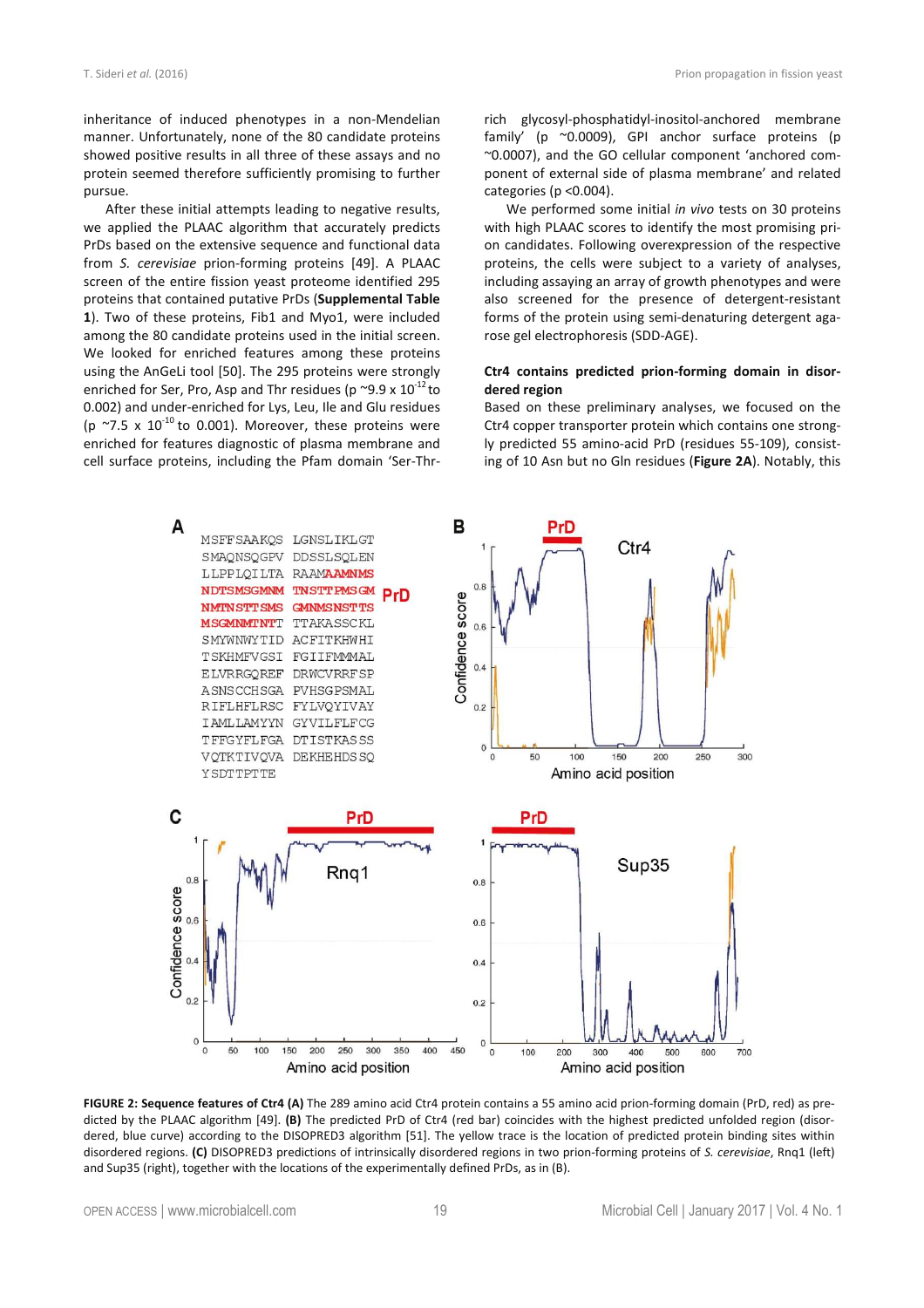PrD exactly maps onto an intrinsically disordered region of the protein as predicted by the DISOPRED3 program [51] which identifies residues likely to be natively unfolded (**Figure 2B**). A similar analysis with two established prionforming proteins of *S. cerevisiae,* namely Sup35 and Rnq1, shows that in both cases a predicted highly disordered region maps to the predicted and functionally defined PrDs of these proteins (**Figure 2C**).

#### **Ctr4 forms proteinase-resistant polymers**

To establish whether Ctr4 could switch to a transmissible aggregated state expected for a prion, we first asked whether overexpression of Ctr4 generated aggregates that were resistant to proteinase K (PK) degradation and to detergents such as sodium dodecyl sulphate (SDS) [52, 53]. Ctr4 was overexpressed using the *nmt1* promoter driving a full-length genomic copy of *ctr4* fused to YFP, using the corresponding strain from the *S. pombe* ORFeome collection [54]. Unlike for ScSup35-GFP (**Figure 1A**), overexpressed Ctr4-YFP did not form distinct cytoplasmic foci, but rather localised to the cell periphery, although Ctr4 clusters and ribbon-like patterns were also evident (**Figure 3A**; [54]). This result is in contrast to Ctr4-GFP expressed at lower levels which localizes more evenly to the cell periphery [55].

We explored whether Ctr4-YFP in these cells existed in a different conformational state. Hence extracts from ex-



**FIGURE 3: Ctr4 exhibits properties consistent with prion formation. (A)** Fluorescence micrograph of cells overexpressing Ctr4-YFP, showing localization and aggregation of Ctr4 at cell periphery. **(B)** Extracts from wild-type (wt) cells, expressing native Ctr4, and cells overexpressing Ctr4-YFP, treated without (0) or with 2 or 5 µg proteinase K (PK) were run by SDS-PAGE followed by western blotting using anti-GFP and anti-Cdc2 antibodies to detect Ctr4 and Cdc2 (loading control), respectively. **(C)** Dot plots with extracts from wild-type (wt) cells and cells overexpressing Ctr4-YFP using anti-GFP antibodies to detect YFP. Results for pellet, soluble and total cell fractions are shown as indicated, both with and without pre-treatment of the nitrocellulose membranes with 2% SDS. Bottom: SDS-PAGE of the same extracts to detect Cdc2 as a loading control. **(D)** SDD-AGE gels of samples treated at room temperature (RT) and at 95°C, both with and without curing with GdnHCl as indicated. Overexpressed Ctr4-YFP forms high-molecular weight protein aggregates (right lanes); heat treatment and curing did not abolish the high-molecular weight species of Ctr4, but led to a larger range in aggregate sizes. **(E)** Extracts from wild-type (wt) cells, cells overexpressing Ctr4-YFP and *hsp104* deletion cells overexpressing Ctr4-YFP, treated without or with 5 µg PK were run by SDS-PAGE followed by western blotting using anti-GFP antibody to detect YFP.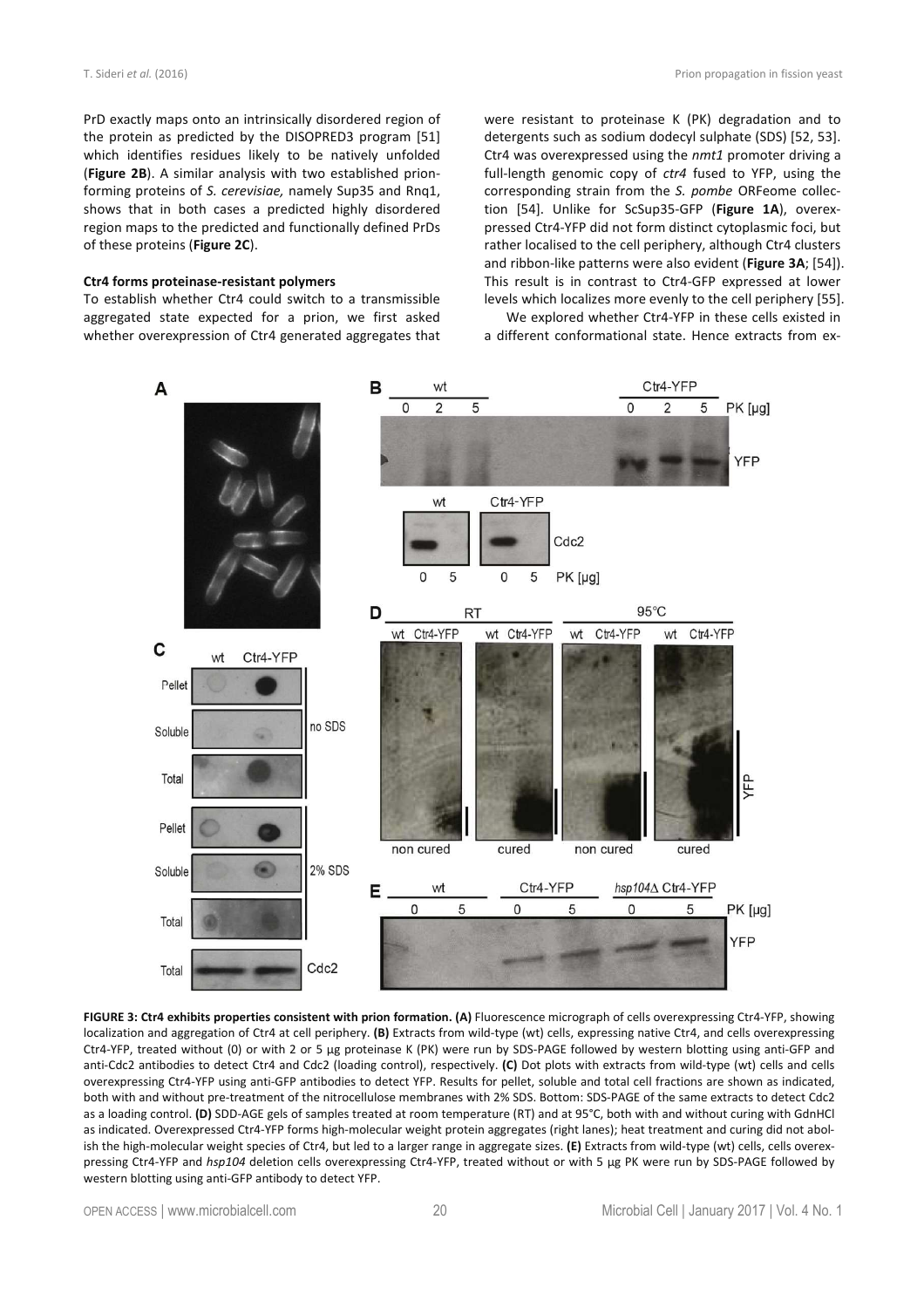ponentially growing cells overexpressing Ctr4-YFP were treated with PK as described in Materials and Methods, followed by western analysis using an anti-GFP antibody. No or little degradation of Ctr4-YFP by PK was observed in these cell extracts, while Cdc2, a protein not predicted by PLAAC to show prion-like features, was fully degraded by PK (**Figure 3B**). These findings suggest that Ctr4-YFP was indeed in an altered conformational state.

The resistance of the overexpressed Ctr4-YFP to SDS was further assessed using a dot blot assay that has been widely used to analyse disease-associated amyloids [56]. First, differential centrifugation was used to fractionate cell-free extracts prepared from cells overexpressing Ctr4- YFP. The resulting insoluble extract (pellet fraction), together with the soluble and unfractionated extracts, were spotted onto nitrocellulose membranes, with or without treatment with 2% SDS for 10 min at room temperature. The bulk of the Ctr4-YFP in these strains was detected in the pellet fraction, and this signal remained strong even following treatment with 2% SDS (**Figure 3C**). These data are consistent with the Ctr4-YFP forming detergent resistant aggregates when overexpressed.

To further explore the nature of the altered conformational form of Ctr4, we exploited semi-SDD-AGE, a method commonly used to detect high-molecular weight, detergent resistant prion aggregates in *S. cerevisiae* [57]. We analyzed cell extracts from control and Ctr4 overexpressing cells by SDD-AGE. High-molecular weight protein polymers were only evident in cells overexpressing Ctr4-YFP, and these aggregates were resistant to heat treatment at 95°C (**Figure 3D**). Taken together, these results show that overexpression of Ctr4 results in proteinase- and detergentresistant protein polymers, consistent with Ctr4 being able to form prion-like structures *in vivo.* 

#### **Hsp104 is not required for the formation or propagation of Ctr4 aggregates**

We next investigated whether the *S. pombe* orthologue of Hsp104 (SpHsp104) is necessary for formation and/or propagation of the Ctr4-YFP aggregates in *S. pombe*. In contrast to most budding yeast prions [58], growth of Ctr4 overexpressing cells in the presence of 3 mM GdnHCl, an inhibitor of Hsp104 ATPase activity, did not abolish Ctr4 polymer formation as judged by SDD-AGE (**Figure 3D**). Furthermore, both heat and GdnHCl treatment increased the size ranges of the Ctr4-YFP aggregates formed (**Figure 3D**).

These results might reflect that SpHsp104 is resistant to GdnHCl as has been reported for the *C. albicans* Hsp104 [59], although the finding that the formation of a heterologous prion was blocked by GdnHCl treatment suggests otherwise (**Figure 1A**). To unequivocally define the role of SpHsp104, we deleted the *hsp104* gene from the Ctr4-YFP overexpression strain and repeated the test for PKresistance of the protein after growing cells for at least 80 generations. Ctr4-YFP remained resistant to PK even in the absence of Hsp104 (**Figure 3E**). This finding indicates that the acquisition of PK-resistant forms of Ctr4-YFP does not require Hsp104, consistent with the result that GdnHCl did not eliminate Ctr4-YFP aggregation (**Figure 3D**). These results therefore suggest that SpHsp104 is not required for Ctr4-YFP aggregation, and raise the possibility that another cellular chaperone may be required for the propagation of the aggregated form of Ctr4-YFP.

#### **Ctr4 overexpression results in heritable sensitivity to oxidative stress**

Prion-forming proteins in *S. cerevisiae* impact on a wide range of phenotypes when they take up their prion form, often reflecting a loss of function [60]. To investigate whether the conformational change seen in cells overexpressing Ctr4 resulted in an altered phenotype, we assayed the growth of the overexpression strain under heavy metal, heat and oxidative stress. While no changes were observed in response to stresses induced by cobalt and heat shock for example (data not shown), the strain did show an increased sensitivity to 2 mM hydrogen peroxide, an inducer of oxidative stress [61].

To quantify the effects of oxidative stress, we first determined the ratio of the maximum growth rates for the overexpression strain in  $H_2O_2$  vs control medium. This ratio decreased ~4.5 to 7-fold for cells overexpressing Ctr4 compared to the wild-type cells (**Figure 4A**), suggesting that Ctr4 overexpression leads to increased sensitivity to oxidative stress. This phenotype was retained even after the cells were grown in 3 mM GdnHCl for at least 30 generations (data not shown). The  $H_2O_2$  sensitivity of cells overexpressing Ctr4 was also confirmed by determining the viability of exponentially growing cultures exposed to  $H_2O_2$  for 24 h (**Figure 4B**). In this assay, wild-type cells showed viabilities ranging from 74.7-89.7% compared with 62.2-82.0% for the Ctr4 overexpressing cells. Furthermore, serial dilution spotting assays on agar plates with and without  $H_2O_2$ also revealed sensitivity to oxidative stress for cells overexpressing Ctr4 (**Figure 5**).

The increased sensitivity to oxidative stress upon overexpression of Ctr4 suggests that Ctr4 is inactivated under this condition. In *S. pombe,* high-affinity copper uptake is carried out by a heteromeric complex of Ctr4 and Ctr5 [62]. We therefore tested whether *ctr4*Δ single and *ctr4*Δ *ctr5*Δ double mutants also showed sensitivity to oxidative stress. As *ctr4*Δ mutants grew very slowly on YES medium, we performed this assay on EMM medium, on which the Ctr4 overexpressing cells grew somewhat slower (**Figure 4C**, left). Both the *ctr4*Δ single and *ctr4*Δ *ctr5*Δ double mutants and the Ctr4 overexpressing cells showed increased sensitivity to oxidative stress compared to wild-type cells (**Figure 4C**, right). This result indicates that Ctr4 overexpression leads to loss of Ctr4 function.

A key property of any prion-mediated phenotype is that it can be transmitted to naïve cells by transfer of the altered conformational form. We therefore investigated whether the increased sensitivity to  $H_2O_2$  in cells overexpressing Ctr4 was transmissible to other cells using protein transformation. Cell-free extracts were prepared from wild-type and Ctr4 overexpressing cells and high molecular weight 'insoluble' fractions of these extracts co-trans-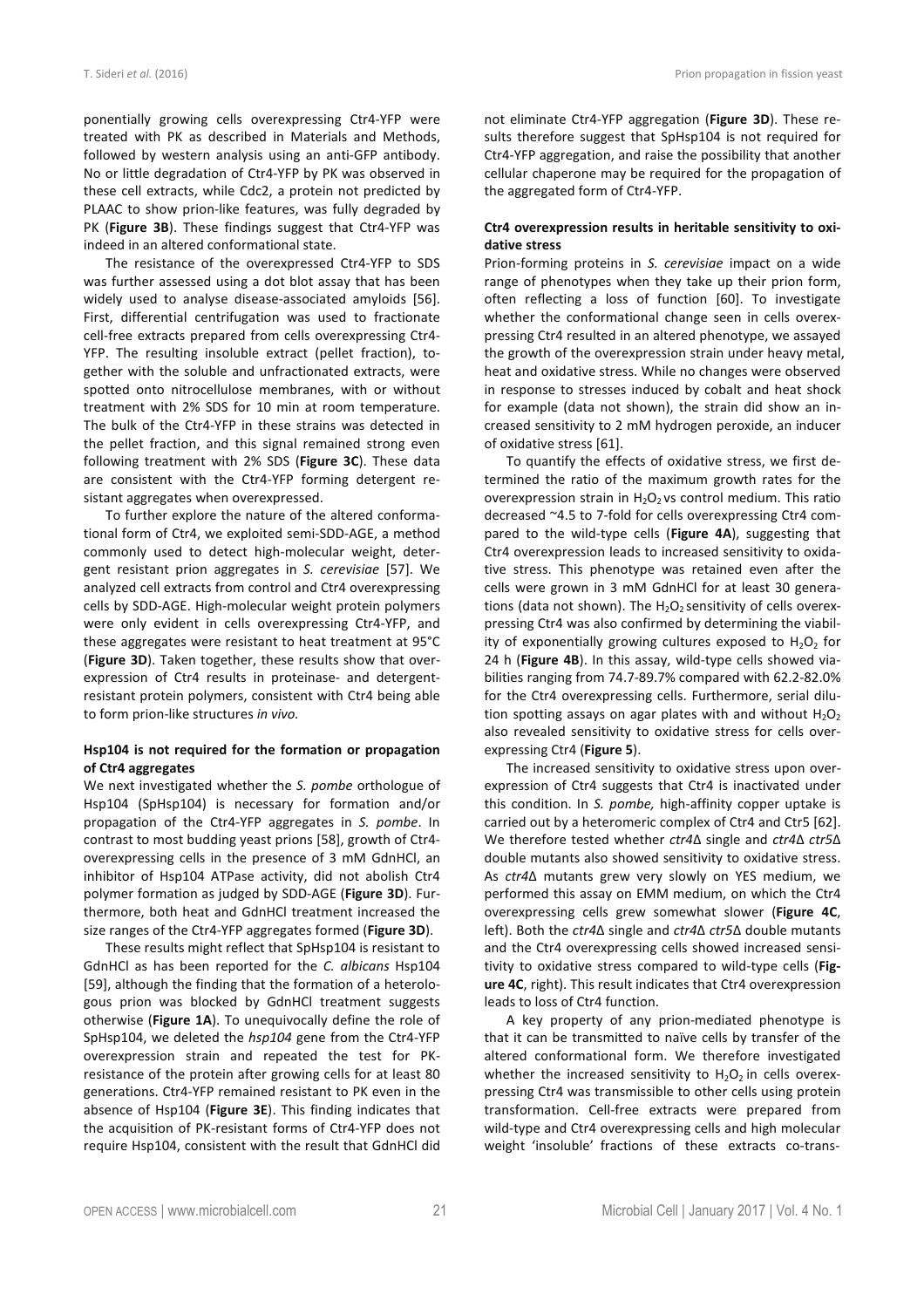

**FIGURE 4: Ctr4 overexpression leads to H2O2 sensitivity which is transmissible by protein transformation. (A)** Left, Experiment 1: wild-type cells were transformed with a cell-free extract from wild-type (wt.1) and Ctr4 overexpressing cells (Ctr4.1-Ctr4.4). For all strains, the ratios of maximum growth rate in liquid medium with 1 mM H<sub>2</sub>O<sub>2</sub>, relative to maximum growth rate in untreated medium, were determined in a Biolector microfermentor. Data for control wt and Ctr4 overexpression (Ctr4 oe) cells are also shown. Right, Experiment 2: as Experiment 1, but showing additional, independent transformants with extracts from wild-type (wt.2-wt.6) and Ctr4 overexpressing cells (Ctr4.5-Ctr4.15). Data for two independent wild-type control (wt) and two independent Ctr4 overexpression (Ctr4 oe) cells are also shown. Strains whose extracts were used for the protein transformations in the meiosis experiments (Figure 5) are indicated with asterisks. **(B)** Wild-type cells were transformed with extracts from wild-type (wt.5, wt.7-wt.10) or Ctr4 overexpressing cells (Ctr4.2. Ctr4.6, Ctr4.11, Ctr4.13, Ctr4.14). Cell viability after treatment with 0.5 mM H<sub>2</sub>O<sub>2</sub> relative to untreated cells was determined for the transformed strains and for control wt and Ctr4 overexpression (Ctr4 oe) strains. Strains whose extracts were used for the protein transformations in the meiosis experiments (Figure 5) are indicated with asterisks. **(C)** Wild-type (wt), *ctr4*Δ single and *ctr4*Δ *ctr5*Δ double mutants, and Ctr4 overexpressing cells were spotted in serial dilutions on EMM plates (Control, left) or in equal quantities onto EMM plates containing a gradient of 0 to 2.5 mM H<sub>2</sub>O<sub>2</sub> (right).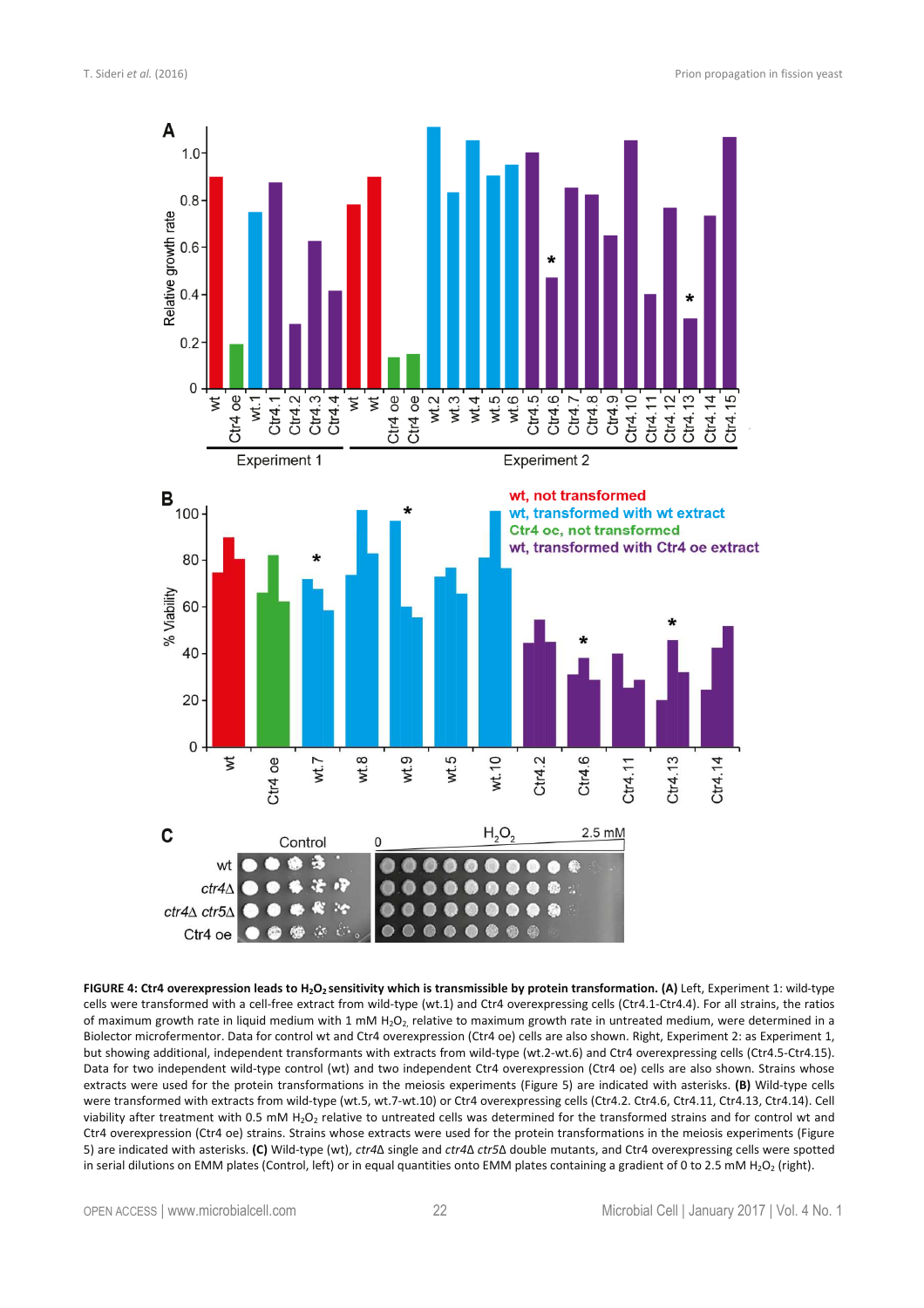formed into wild-type naïve cells as described in Materials and Methods. The growth of eleven independently-derived transformed colonies in the presence of  $H_2O_2$  was evaluated alongside a control strain and a strain overexpressing Ctr4 (**Figure 4A**). Eight out of 15 wild-type colonies transformed with Ctr4 overexpression extracts became more sensitive to  $H_2O_2$  compared to wild-type colonies transformed with wild-type extracts. Such protein transformation with *S. cerevisiae* prions rarely generates >50% prion transformants [20]. Similar results were obtained using the viability assay: transformation with extracts from cells overexpressing Ctr4 typically led to increased sensitivity to oxidative stress as shown in **Figure 4B**. Thus, wildtype cells transformed with an insoluble fraction of cells overexpressing Ctr4, which contains high molecular weight polymers of Ctr4 resistant to SDS and PK (**Figure 3**), often become sensitive to  $H_2O_2$ . We therefore conclude that the phenotype caused by Ctr4 overexpression is transmissible between cells, consistent with Ctr4 acting as a prion.

#### **Ctr4-dependent sensitivity to oxidative stress is inherited in a non-Mendelian manner**

Yeast prions and other cytoplasmic genetic determinants are inherited in a non-Mendelian manner during meiosis. Our finding that the sensitivity to  $H_2O_2$  caused by Ctr4 overexpression can be transmitted to wild-type cells by



**FIGURE 5: Sensitivity to H2O2 due to Ctr4 overexpression is inherited in a non-Mendelian manner.** Wild-type (wt) cells transformed with extract from wild-type or Ctr4 overexpressing cells (indicated with asterisks in Figure 4) were mated with wild-type cells. The four segregants from 10 tetrads involving wild-type transformants and from 12 tetrads involving Ctr4 transformants were spotted in serial dilutions onto YES plates without (control) and with 2 mM H<sub>2</sub>O<sub>2</sub>. Five or six full tetrads from each cross involving the wt.7, wt.9, Ctr4.6, Ctr4.13 transformants were examined. All plates shown have been grown together for the same times and using the same batches of media.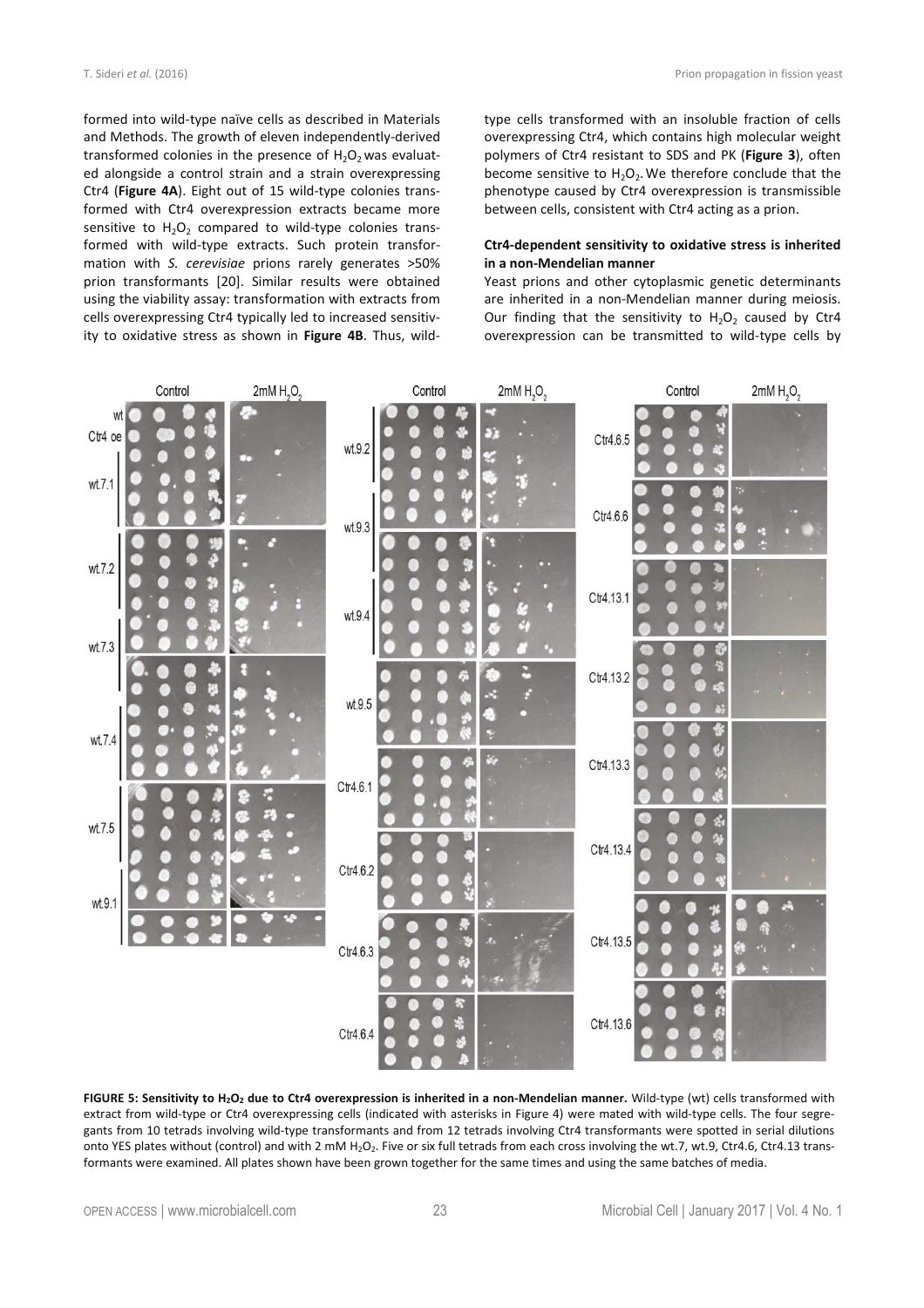protein transformation is consistent with this feature. To directly check for non-Mendelian inheritance, we examined two strains, designated Ctr4.6 and Ctr4.13 that showed the sensitivity to  $H_2O_2$  phenotype and two control strains, wt.7 and wt.9 (**Figure 4**, asterisks). We mated each of these four strains with the wild-type strain and dissected four spores from the resulting tetrads. Each resulting spore clone was tested for sensitivity to  $H_2O_2$  by serial dilution on agar plates. Five or six tetrads from each cross were tested (**Figure 5**). Analysis of the products of meiosis for both crosses involving the Ctr4.6 and Ctr4.13 strains revealed an increased  $H_2O_2$  sensitivity in the majority of tetrads (10 out of the 12 tetrads examined), resulting in all four spores showing the  $H_2O_2$  sensitive phenotype. The control strains largely resulted in spore colonies showing  $H_2O_2$  sensitivities similar to wild-type (**Figure 5**). These results show that the increased sensitivity to oxidative stress due to Ctr4 overexpression segregates in a non-Mendelian manner, to all four spores resulting from a meiotic division. Moreover, the results confirm that meiotic products that do not contain the integrated Ctr4-YFP construct, can nevertheless maintain the Ctr4-specific phenotype. This finding is expected for a cytoplasmically-transmitted trait and is characteristic of prions in budding yeast. We designate this transmissible element at [CTR<sup>+</sup>] in keeping with the nomenclature used for *S. cerevisiae* prions.

#### **DISCUSSION**

Mammalian prions can cause neurodegenerative diseases, whereas fungal prions can be detrimental, beneficial or have no apparent impact on the host cell [2, 63, 64]. It is likely that prions are more widespread than currently appreciated, and that they can act as protein-based epigenetic elements allowing cells to acquire new traits in specific conditions such as stress. So far, prions have only been identified in two fungal species (*S. cerevisiae*, *P. anserina*) and in mammals, although there is recent evidence to suggest that they may also exist in plants [3]. Although a prion-like state has been reported in fission yeast that allows cells to survive in the absence of the essential chaperone calnexin, the responsible protein(s) that determine this phenotype remain to be identified [65]. So far no other prion-like epigenetic determinants have been reported in fission yeast.

*S. pombe,* which is only remotely related to *S. cerevisiae,* encodes the full repertoire of the molecular chaperones that are required for prion propagation in *S. cerevisiae,* and as we show here, can form and propagate the *S. cerevisiae* [*PSI*<sup>+</sup> ] prion. Thus, *S. pombe* contains the molecular machinery required for the formation and propagation of this heterologous prion. On the other hand, a previous study has shown that expression of the *S. pombe* Sup35 Nterminal region fused to the *S. cerevisiae* C-terminal domain of Sup35 does not lead to [PSI<sup>+</sup>] formation in S. cere*visiae* [66], suggesting that the prion-forming ability of Sup35 is not conserved in *S. pombe* or that the prionforming domain is not at the N terminus of the protein.

In a proteome-wide screen, we have identified the *S. pombe* Ctr4 protein that, when overexpressed, can form a heritable, conformationally distinct protein with all of the required characteristics of a prion that leads to a trait we have designated as [CTR<sup>+</sup>]. Ctr4 normally functions as a subunit for a copper transporter complex [62, 67-69], and deletion of *ctr4* has been associated with sensitivity to the iron chelator ferrozine and to the DNA damaging agents 4 nitroquinoline N-oxide and hydroxyurea [55, 70].

Ctr4 is predicted to contain a PrD according to the PLAAC algorithm [49], and this PrD coincides with the highest predicted unfolded (disordered) region according to the DISOPRED3 algorithm [51]. To test the ability of Ctr4 to switch to and propagate as a prion we applied criteria used for *S. cerevisiae* prions. First, overexpression of Ctr4 as an YFP fusion resulted in Ctr4 clusters and ribbon-like patterns at the cell periphery, in contrast to Ctr4-GFP expressed at lower levels which localizes more evenly to the cell periphery [55]. Second, overexpression of Ctr4 resulted in the formation of pelletable aggregates that were resistant to exposure to both detergent (SDS) and protease (proteinase K). Third, overexpression of Ctr4 resulted in a  $H_2O_2$  sensitivity phenotype that could be transmitted to naïve cells by protein transformation. Fourth, the  $H_2O_2$  sensitivity  $[CTR^+]$ phenotype was inherited in a non-Mendelian manner during meiosis in crosses with naïve [*ctr*- ] cells, a behaviour also seen with prions in *S. cerevisiae*.

Conflicting evidence exists in the literature about the effectiveness of *S. pombe* Hsp104 in facilitating budding yeast prion propagation [41, 42]. We find that GdnHCl abolished ScSup35 aggregate formation and prion 'infectivity' in *S. pombe,* suggesting that the *S. pombe* Hsp104 can propagate *S. cerevisiae* [*PSI*<sup>+</sup> ]. On the other hand, *S. pombe*  Hsp104 was not required for maintenance and propagation of the [CTR<sup>+</sup>] prion. This result raises the question that if Hsp104 is not required for the propagation of [CTR<sup>+</sup>], what chaperones are? There is at least one prion in *S. cerevisiae* which does not require Hsp104, i.e. [*GAR<sup>+</sup>* ] which leads to cellular resistance to glucose-associated repression of alternative carbon sources [37]. In the case of [GAR<sup>+</sup>], one of the Hsp70 family of chaperones (Ssa1) is absolutely required for its propagation [37, 71], while members of the Hsp40 and Hsp70 families are known to contribute to the propagation of various other yeast prions [72]. It remains to be established which *S. pombe* chaperone(s) - if any are required to propagate [*CTR*<sup>+</sup> ] in *S. pombe.* Notably, a recent study reports that ~1% of the budding yeast proteins can exert prion-like patterns for inheriting biological traits; these proteins are non-amyloid but feature large intrinsically disordered domains, and the transmission of many of these proteins does not depend on Hsp104 [73, 74].

Why might [CTR<sup>+</sup>] formation cause sensitivity to oxidative stress? Ctr4 is a high affinity copper transporter, and copper is an essential co-factor for enzymes involved in critical cellular processes including protection from oxidative stress [55]. Most prions lead to loss of function for the corresponding proteins [2], and it is therefore plausible that the [CTR<sup>+</sup>] prion compromises the supply of sufficient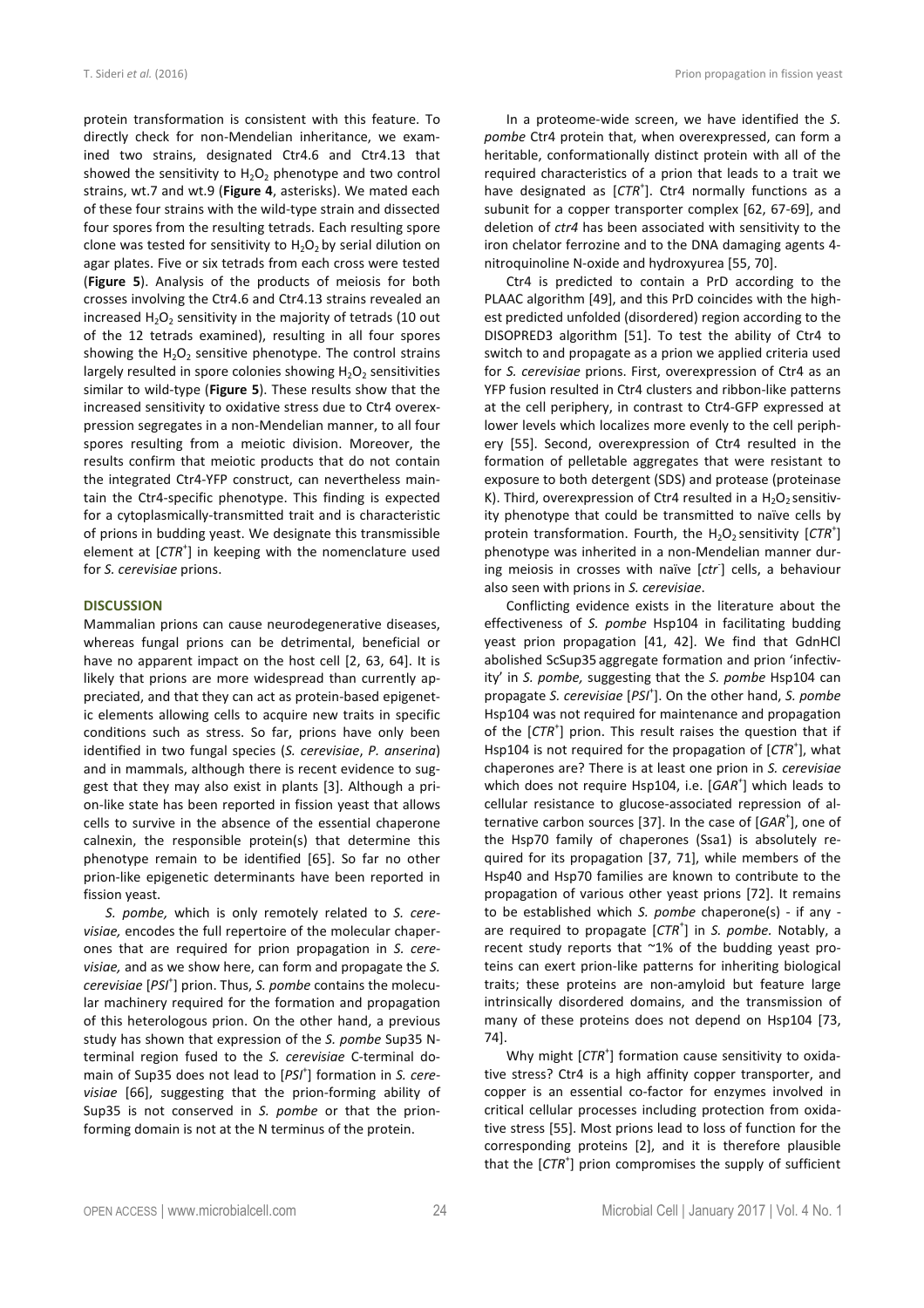copper which is required for enzymes involved in the oxidative stress response. Consistent with this view, we find that deletion of *ctr4* also leads to increased sensitivity to oxidative stress.

Among the 295 *S. pombe* proteins with predicted PrDs, other promising candidates include Sol1, Cyc8 and Sup35, each of which has a *S. cerevisiae* orthologue that forms prions [2]. Several *S. pombe* nucleoporins similar to the *S. cerevisiae* Nup100 prion [75] also contain a PrD. On the other hand, while there is no direct orthologue of Ctr4 in *S. cerevisiae*, neither of the two *S. cerevisiae* proteins that share domains with Ctr4, i.e. Ctr1 and Ctr3, show any prion-like sequences or properties. Moreover, unlike for *S. pombe* Ctr4, a DISOPRED3 analysis [51] did not reveal any extended stretches of disordered regions for *S. cerevisiae*  Ctr1 or Ctr3 (not shown). It is likely that *S. pombe* contains more prion-forming proteins. By further investigating the biology of prions in fission yeast, we will be able to gain new insights into prion function, both beneficial and detrimental, and their evolution. The Ctr4-based [CTR<sup>+</sup>] prion identified here is a first step towards establishing *S. pombe*  as a model system for this unique form of protein-based inheritance which may be much more widespread than suggested by the low number of species in which prions have been described and studied so far.

#### **MATERIALS AND METHODS**

#### **Yeast strains, plasmids, and growth conditions**

The *S. pombe* reference strain of the Bioneer deletion collection, ED668 *h + ade6-M216 ura4-D18 leu1-32* [76] was used to study overexpression of *S. cerevisiae* Sup35 (using the *S. pombe nmt1* promoter on the pREP41 vector in the absence of thiamine [77]) and for protein transformations. *S. cerevisiae* [PSI<sup>+</sup>] and [psi<sup>-</sup>] strain derivatives of 74D-694 (MATa ade1-14 *trp1-289 his3-200 ura3-52 leu2-3,112,* [*PIN<sup>+</sup>* ]) were used [48]. The 972 h<sup>-</sup> S. pombe strain was used for genetic crosses. The Ctr4-YFP overexpression strain was obtained from the overexpression ORFeome library [54]. The *SUP35* ORF was amplified from the [*psi*- ] *S. cerevisiae* strain and cloned into the *Bam*HI and *Sma*I cloning sites of the pREP41-GFP vector. The *hsp104*  gene was deleted in *S. pombe* using the *natMX6* cassette [78]. Tetrads were dissected with a Singer MSM 400 micromanipulator. The *ctr4*Δ single mutant (*h+ his7-366 leu1-32 ura4-D18 ade6-M210 ctr4*Δ*:ura4+*) and *ctr4*Δ *ctr5*Δ double mutant *(h+ his7-366 leu1-32 ura4-D18 ade6-M210 ctr4*Δ*:ura4+ ctr5*Δ*:KANr*), along with the wild-type control strain FY435 (*h+ his7-366 leu1-32 ura4-* Δ*18 ade6-M210*) were a kind gift from Dr Simon Labbé.

Yeast extract with supplements (YES) medium was used for most experiments, except for certain conditions, e.g. to maintain plasmids in growing cells or to support growth of *ctr4*Δ mutants, where Edinburgh minimal medium (EMM), with supplements if indicated, was used instead. For oxidative-stress sensitivity assays, we spotted 5-fold serial dilutions of 2 x  $10^5$  cells onto EMM plates (control) and spotted 2 x  $10^5$ cells across EMM plates containing 0 to 2.5 mM  $H_2O_2$ , obtained by combining slanted EMM agar and EMM agar plus 2.5 mM H<sub>2</sub>O<sub>2</sub> (Figure 4C; all these EMM media contained adenine, uracil, leucine and histidine supplements), or spotted four 10 fold serial dilutions (OD $_{600}$  1, 0.1, 0.01, 0.001) onto YES plates

with or without 2 mM H<sub>2</sub>O<sub>2</sub> (Figure 5). Alternatively, growth was monitored in a Biolector microfermentor as previously described [79], using 1 mM  $H_2O_2$  and exponential phase cultures set to OD<sub>600</sub> ~0.15 at the start of the experiment (Figure **4A**). Viability was determined after exponential phase cultures were diluted to  $OD_{600}$  0.003, with or without adding  $H_2O_2$  to 0.5 mM; after incubation for 24 h at 32°C, cells were plated onto YES agar (**Figure 4B**). To eliminate prions, single colonies were successively streaked onto three subsequent YES plates containing 3 mM GdnHCl. Single colonies were then picked from the last plate for experimental analyses.

#### **Protein analyses**

Protein extraction and subcellular fractionation were performed as described previously [58], with some modifications. Exponential phase cultures (40 ml) were centrifuged at 4000 rpm for 3 min to collect cell pellets which were washed once in 1 ml lysis buffer containing 10 mM potassium buffer pH 7.5, 250 mM NaCl, 2 mM PMSF, 1 tablet/10 ml mini protease inhibitor cocktail (Roche). Cell pellets were re-suspended in 400 µl of lysis buffer, and 50 µl glass beads (0.5 mm, Sigma) were added to break cells in a bead beater for five 40 sec cycles with samples being left on ice for 2 min between cycles. Cell debris was removed by centrifugation at 5000 rpm for 5 min at 4°C, and the supernatant ('total protein extract') was centrifuged at 20,000 x g for 45 min to separate soluble from insoluble fractions. The pellets were then re-suspended in 60 µl of lysis buffer ('insoluble fraction') for dot blot analysis (5 µl spotted on to nitrocellulose membrane) and for protein transformations (20 µl used). For proteinase K (PK) treatment, 2 or 5 µg of PK was added to 30 µl of total protein extract and incubated at 37°C for 30 min. To terminate the PK reaction, 5 mM of PMSF was added, and samples were run on SDS-PAGE for western blotting using standard protocols. Analysis of Ctr4 aggregates by SDD-AGE was performed as described before [57]. For all western blots, an anti-GFP antibody (Santa Cruz Biotechnology) was used at 1:2000 and an anti-Cdc2 antibody (Sigma) at 1:5000, incubating overnight at 4°C, followed by incubation with anti-rabbit or anti-mouse antibodies (Abcam), respectively, at 1:5000 for 1 h at room temperature.

#### **Protein transformation**

For transformation of proteins into fission or budding yeast, a standard protocol was used [80], and 20 µl of insoluble protein fraction was prepared as described above, containing 0.025 units/µl benzonase to digest any nucleic acids present in the sample. Then, 20 ml of exponential phase cell cultures were centrifuged, the cell pellets were washed and resuspended in 1 ml of 0.1 M lithium acetate (LiAc). For each transformation, we used 100 µl of cells, adding 260 µl of 40% PEG/0.1 M LiAc mix, 20 µl of insoluble cell extract prepared as above, and the pRS416 [81] and pREP42 [77] plasmids for *S. cerevisiae* and *S. pombe,* respectively. This transformation mix was incubated at 30°C for 1 h, after which 43 µl of prewarmed DMSO was added, followed by heat shock at 42°C for 5 min. Pellets were collected and washed once in 1 ml of sterile water, re-suspended in 500 µl of sterile water, and 250 µl of cells were then plated on EMM agar selective medium.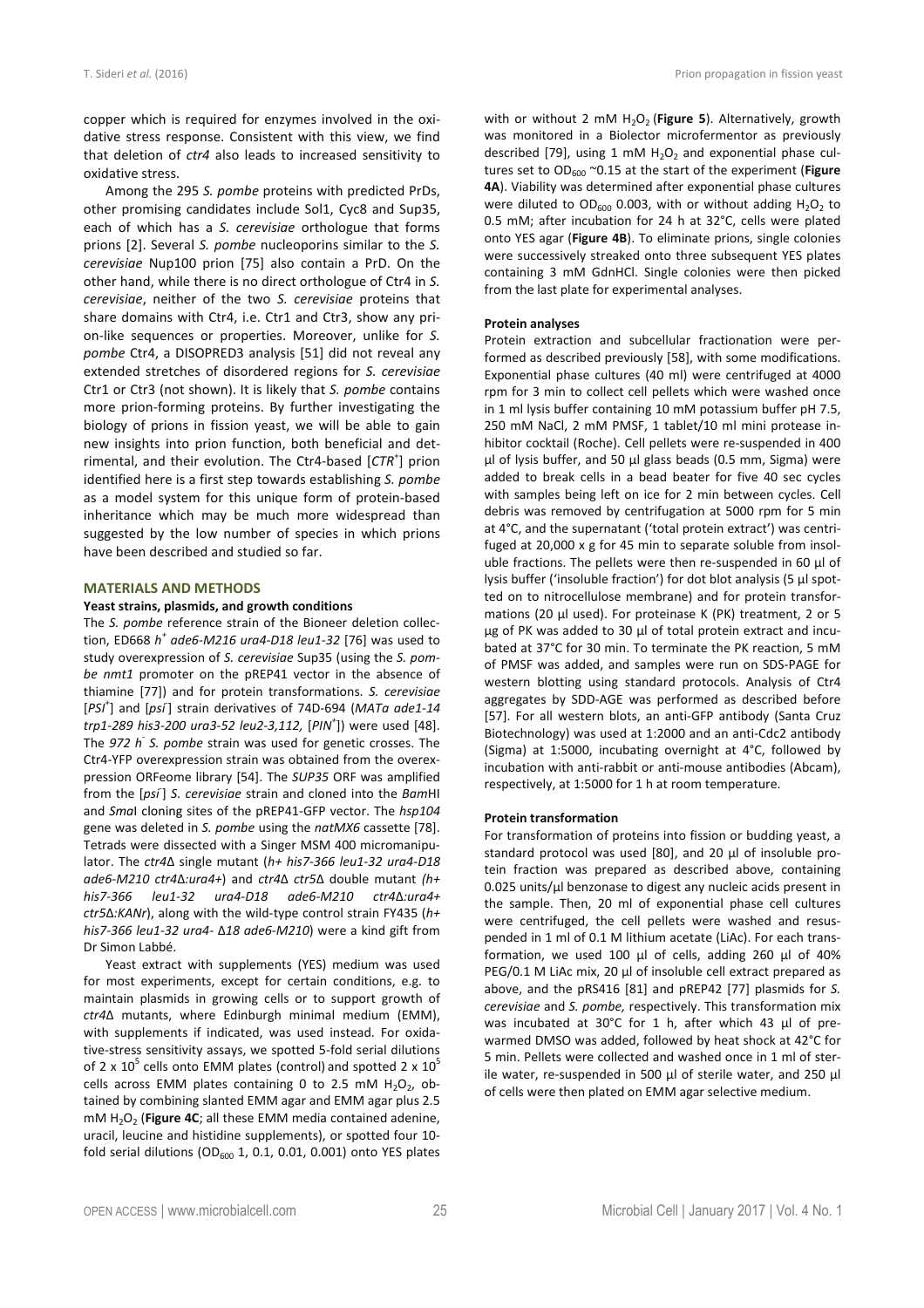We thank Simon Labbé for strains and helpful discussions, and Antonia Lock for comments on the manuscript. This work was supported by a Wellcome Trust Senior Investigator Award (grant # 095598/Z/11/Z), a Royal Society Wolfson Research Merit Award to J.B, and a Biotechnology and Biological Sciences Research Council grant (BB/J000191/1) and a Leverhulme Trust Research Fellowship (RF-2012-365) awarded to MFT.

#### **SUPPLEMENTAL MATERIAL**

All supplemental data for this article are available online at www.microbialcell.com.

#### **CONFLICT OF INTEREST**

The authors declare that they have no conflicts of interest.

#### **REFERENCES**

1. Prusiner SB (**1982**). Novel proteinaceous infectious particles cause scrapie. **Science** 216(4542): 136-144.

2. Liebman SW, Chernoff YO (**2012**). Prions in yeast. **Genetics** 191(4): 1041-1072.

3. Chakrabortee S, Kayatekin C, Newby GA, Mendillo ML, Lancaster A, Lindquist S (**2016**). Luminidependens (LD) is an Arabidopsis protein with prion behavior. **Proc Natl Acad Sci USA** 113(21): 6065-6070.

4. Imran M, Mahmood S (**2011**). An overview of human prion diseases. **Virology J** 8:559.

5. Aguilar-Calvo P, Garcia C, Espinosa JC, Andreoletti O, Torres JM (**2015**). Prion and prion-like diseases in animals. **Virus Res** 207(82-93.

6. Schmitz M, Dittmar K, Llorens F, Gelpi E, Ferrer I, Schulz-Schaeffer WJ, Zerr I (**2016**). Hereditary Human Prion Diseases: an Update. **Mol Neurobiol** [Epub ahead of print]

7. Morales R, Callegari K, Soto C (**2015**). Prion-like features of misfolded Abeta and tau aggregates. **Virus Res** 207:106-112.

8. Collinge J (**2016**). Mammalian prions and their wider relevance in neurodegenerative diseases. **Nature** 539(7628): 217-226.

9. Smethurst P, Sidle KC, Hardy J (**2015**). Review: Prion-like mechanisms of transactive response DNA binding protein of 43 kDa (TDP-43) in amyotrophic lateral sclerosis (ALS). **Neuropathol Appl Neurobiol** 41(5): 578-597.

10. Pearce MM, Spartz EJ, Hong W, Luo L, Kopito RR (**2015**). Prion-like transmission of neuronal huntingtin aggregates to phagocytic glia in the Drosophila brain. **Nat Comm** 6: 6768.

11. Aguzzi A, Rajendran L (**2009**). The transcellular spread of cytosolic amyloids, prions, and prionoids. **Neuron** 64(6): 783-790.

12. Polymenidou M, Cleveland DW (**2012**). Prion-like spread of protein aggregates in neurodegeneration. **J Exp Med** 209(5): 889-893.

13. Chernova TA, Wilkinson KD, Chernoff YO (**2014**). Physiological and environmental control of yeast prions. **FEMS Microbiol Rev** 38(2): 326-344.

14. Halfmann R, Alberti S, Lindquist S (**2010**). Prions, protein homeostasis, and phenotypic diversity. **Trends Cell Biol** 20(3): 125-133.

15. Halfmann R, Lindquist S (**2010**). Epigenetics in the extreme: prions and the inheritance of environmentally acquired traits. **Science** 330(6004): 629-632.

#### **COPYRIGHT**

© 2016 Sideri *et al.* This is an open-access article released under the terms of the Creative Commons Attribution (CC BY) license, which allows the unrestricted use, distribution, and reproduction in any medium, provided the original author and source are acknowledged.

Please cite this article as: Theodora Sideri, Yoko Yashiroda, David A. Ellis, María Rodríguez-López, Minoru Yoshida, Mick F. Tuite & Jürg Bähler (2016). The copper transport-associated protein Ctr4 can form prion-like epigenetic determinants in *Schizosaccharomyces pombe*. **Microbial Cell** 4(1): 16-28. doi: 10.15698/mic2017.01.552

16. True HL, Berlin I, Lindquist SL (**2004**). Epigenetic regulation of translation reveals hidden genetic variation to produce complex traits. **Nature** 431(7005): 184-187.

17. True HL, Lindquist SL (**2000**). A yeast prion provides a mechanism for genetic variation and phenotypic diversity. **Nature** 407(6803): 477- 483.

18. Alberti S, Halfmann R, King O, Kapila A, Lindquist S (**2009**). A systematic survey identifies prions and illuminates sequence features of prionogenic proteins. **Cell** 137(1): 146-158.

19. Sideri TC, Koloteva-Levine N, Tuite MF, Grant CM (**2011**). Methionine oxidation of Sup35 protein induces formation of the [PSI+] prion in a yeast peroxiredoxin mutant. **J Biol Chem** 286(45): 38924-38931.

20. Sideri TC, Stojanovski K, Tuite MF, Grant CM (**2010**). Ribosomeassociated peroxiredoxins suppress oxidative stress-induced de novo formation of the [PSI+] prion in yeast. **Proc Natl Acad Sci USA** 107(14): 6394-6399.

21. Doronina VA, Staniforth GL, Speldewinde SH, Tuite MF, Grant CM (**2015**). Oxidative stress conditions increase the frequency of de novo formation of the yeast [PSI+] prion. **Mol Microbiol** 96(1): 163-174.

22. Tyedmers J, Madariaga ML, Lindquist S (**2008**). Prion switching in response to environmental stress. **PLoS Biol** 6(11): e294.

23. Dalstra HJ, van der Zee R, Swart K, Hoekstra RF, Saupe SJ, Debets AJ (**2005**). Non-mendelian inheritance of the HET-s prion or HET-s prion domains determines the het-S spore killing system in Podospora anserina. **Fungal Genet Biol** 42(10): 836-847.

24. Douglas PM, Treusch S, Ren HY, Halfmann R, Duennwald ML, Lindquist S, Cyr DM (**2008**). Chaperone-dependent amyloid assembly protects cells from prion toxicity. **Proc Natl Acad Sci USA** 105(20): 7206- 7211.

25. Liu Y, Wei H, Qu J, Wang J, Hung T (**2011**). Prefibrillar aggregates of yeast prion Sup35NM and its variant are toxic to mammalian cells. **Neurol Sci** 32(6): 1147-1152.

26. Summers DW, Douglas PM, Ren HY, Cyr DM (**2009**). The type I Hsp40 Ydj1 utilizes a farnesyl moiety and zinc finger-like region to suppress prion toxicity. **J Biol Chem** 284(6): 3628-3639.

27. Eaglestone SS, Cox BS, Tuite MF (**1999**). Translation termination efficiency can be regulated in Saccharomyces cerevisiae by environmental stress through a prion-mediated mechanism. **EMBO J** 18(7): 1974-1981.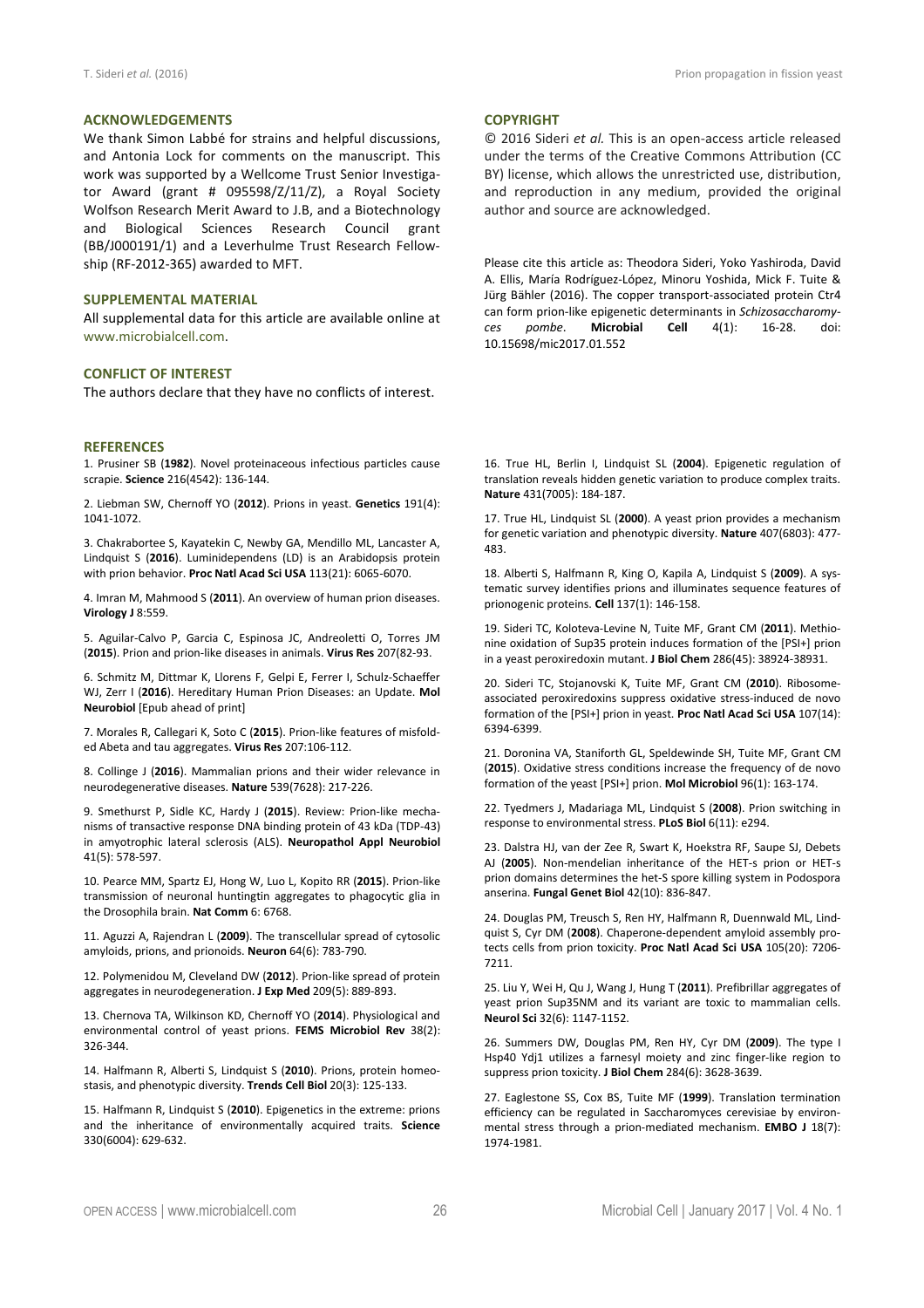28. Holmes DL, Lancaster AK, Lindquist S, Halfmann R (**2013**). Heritable remodeling of yeast multicellularity by an environmentally responsive prion. **Cell** 153(1): 153-165.

29. Halfmann R, Jarosz DF, Jones SK, Chang A, Lancaster AK, Lindquist S (**2012**). Prions are a common mechanism for phenotypic inheritance in wild yeasts. **Nature** 482(7385): 363-368.

30. Aamodt K, Abel N, Abeysekara U, Abrahantes Quintana A, Abramyan A, Adamova D, Aggarwal MM, Aglieri Rinella G, Agocs AG, Aguilar Salazar S, Ahammed Z, Ahmad A, Ahmad N, Ahn SU, Akimoto R, Akindinov A, Aleksandrov D, Alessandro B, Alfaro Molina R, Alici A, Almaraz Avina E, Alme J, Alt T, Altini V, Altinpinar S, Andrei C, Andronic A, Anelli G, Angelov V, Anson C, et al. (**2010**). Midrapidity antiprotonto-proton ratio in pp collisons at sqrt[s]=0.9 and 7 TeV measured by the ALICE experiment. **Phys Rev Lett** 105(7): 072002.

31. Cai X, Chen J, Xu H, Liu S, Jiang QX, Halfmann R, Chen ZJ (**2014**). Prion-like polymerization underlies signal transduction in antiviral immune defense and inflammasome activation. **Cell** 156(6): 1207- 1222.

32. Ritz AM, Trautwein M, Grassinger F, Spang A (**2014**). The prion-like domain in the exomer-dependent cargo Pin2 serves as a trans-Golgi retention motif. **Cell Rep** 7(1): 249-260.

33. Guerin R, Turcotte C, Leroux A, Rokeach LA (**2009**). The epigenetic calnexin-independent state is induced in response to environmental changes. **FEMS Yeast Res** 9(8): 1250-1259.

34. Byrne LJ, Cole DJ, Cox BS, Ridout MS, Morgan BJ, Tuite MF (**2009**). The number and transmission of [PSI] prion seeds (Propagons) in the yeast Saccharomyces cerevisiae. **PloS ONE** 4(3): e4670.

35. Tuite MF, Serio TR (**2010**). The prion hypothesis: from biological anomaly to basic regulatory mechanism. **Nat Rev Mol Cel Biol** 11(12): 823-833.

36. Suzuki G, Shimazu N, Tanaka M (**2012**). A yeast prion, Mod5, promotes acquired drug resistance and cell survival under environmental stress. **Science** 336(6079): 355-359.

37. Brown JC, Lindquist S (**2009**). A heritable switch in carbon source utilization driven by an unusual yeast prion. **Genes Dev** 23(19): 2320- 2332.

38. Harrison PM, Gerstein M (**2003**). A method to assess compositional bias in biological sequences and its application to prion-like glutamine/asparagine-rich domains in eukaryotic proteomes. **Genome Biol** 4(6): R40.

39. Chernoff YO, Lindquist SL, Ono B, Inge-Vechtomov SG, Liebman SW (**1995**). Role of the chaperone protein Hsp104 in propagation of the yeast prion-like factor [psi+]. **Science** 268(5212): 880-884.

40. Byrne LJ, Cox BS, Cole DJ, Ridout MS, Morgan BJ, Tuite MF (**2007**). Cell division is essential for elimination of the yeast [PSI+] prion by guanidine hydrochloride. **Proc Natl Acad Sci USA** 104(28): 11688- 11693.

41. Senechal P, Arseneault G, Leroux A, Lindquist S, Rokeach LA (**2009**). The Schizosaccharomyces pombe Hsp104 disaggregase is unable to propagate the [PSI] prion. **PloS ONE** 4(9): e6939.

42. Reidy M, Sharma R, Masison DC (**2013**). Schizosaccharomyces pombe disaggregation machinery chaperones support Saccharomyces cerevisiae growth and prion propagation. **Eukaryot Cell** 12(5): 739- 745.

43. Fiske M, White M, Valtierra S, Herrera S, Solvang K, Konnikova A, Debburman S (**2011**). Familial Parkinson's disease mutant E46K alphasynuclein localizes to membranous structures, forms aggregates, and induces toxicity in yeast models. **ISRN Neurology** 2011:521847.

44. Wickner RB, Edskes HK, Maddelein ML, Taylor KL, Moriyama H (**1999**). Prions of yeast and fungi. Proteins as genetic material. **J Biol Chem** 274(2): 555-558.

45. Tenreiro S, Munder MC, Alberti S, Outeiro TF (**2013**). Harnessing the power of yeast to unravel the molecular basis of neurodegeneration. **J Neurochem** 127(4): 438-452.

46. Fruhmann G, Seynnaeve D, Zheng J, Ven K, Molenberghs S, Wilms T, Liu B, Winderickx J, Franssens V (**2016**). Yeast buddies helping to unravel the complexity of neurodegenerative disorders. **Mech Ageing Dev** [Epub ahead of print]

47. Zhou P, Derkatch IL, Liebman SW (**2001**). The relationship between visible intracellular aggregates that appear after overexpression of Sup35 and the yeast prion-like elements [PSI(+)] and [PIN(+)]. **Mol Microbiol** 39(1): 37-46.

48. Ferreira PC, Ness F, Edwards SR, Cox BS, Tuite MF (**2001**). The elimination of the yeast [PSI+] prion by guanidine hydrochloride is the result of Hsp104 inactivation. **Mol Microbiol** 40(6): 1357-1369.

49. Lancaster AK, Nutter-Upham A, Lindquist S, King OD (**2014**). PLAAC: a web and command-line application to identify proteins with prion-like amino acid composition. **Bioinformatics** 30(17): 2501-2502.

50. Bitton DA, Schubert F, Dey S, Okoniewski M, Smith GC, Khadayate S, Pancaldi V, Wood V, Bähler J (**2015**). AnGeLi: A Tool for the Analysis of Gene Lists from Fission Yeast. **Front Genet** 6: 330.

51. Buchan DW, Minneci F, Nugent TC, Bryson K, Jones DT (**2013**). Scalable web services for the PSIPRED Protein Analysis Workbench. **Nucleic Acids Res** 41(Web Server issue): W349-357.

52. Chen CY, Rojanatavorn K, Clark AC, Shih JC (**2005**). Characterization and enzymatic degradation of Sup35NM, a yeast prion-like protein. **Protein Science** 14(9): 2228-2235.

53. Silva CJ, Vazquez-Fernandez E, Onisko B, Requena JR (**2015**). Proteinase K and the structure of PrP(Sc): The good, the bad and the ugly. **Virus Res** 207:120-126.

54. Matsuyama A, Arai R, Yashiroda Y, Shirai A, Kamata A, Sekido S, Kobayashi Y, Hashimoto A, Hamamoto M, Hiraoka Y, Horinouchi S, Yoshida M (**2006**). ORFeome cloning and global analysis of protein localization in the fission yeast Schizosaccharomyces pombe. **Nat Biotechnol** 24(7): 841-847.

55. Labbé S, Pena MM, Fernandes AR, Thiele DJ (**1999**). A coppersensing transcription factor regulates iron uptake genes in Schizosaccharomyces pombe. **J Biol Chem** 274(51): 36252-36260.

56. Cohen A, Ross L, Nachman I, Bar-Nun S (**2012**). Aggregation of polyQ proteins is increased upon yeast aging and affected by Sir2 and Hsf1: novel quantitative biochemical and microscopic assays. **PloS ONE** 7(9): e44785.

57. Alberti S, Halfmann R, Lindquist S (**2010**). Biochemical, cell biological, and genetic assays to analyze amyloid and prion aggregation in yeast. **Methods Enzymol** 470: 709-734.

58. Ness F, Ferreira P, Cox BS, Tuite MF (**2002**). Guanidine hydrochloride inhibits the generation of prion "seeds" but not prion protein aggregation in yeast. **Mol Cell Biol** 22(15): 5593-5605.

59. Zenthon JF, Ness F, Cox B, Tuite MF (**2006**). The [PSI+] prion of Saccharomyces cerevisiae can be propagated by an Hsp104 orthologue from Candida albicans. **Eukaryot Cell** 5(2): 217-225.

60. Staniforth GL, Tuite MF (**2012**). Fungal prions. **Prog Mol Biol Transl Sci** 107: 417-456.

61. Chen D, Wilkinson CR, Watt S, Penkett CJ, Toone WM, Jones N, Bähler J (**2008**). Multiple pathways differentially regulate global oxidative stress responses in fission yeast. **Mol Biol Cell** 19(1): 308-317.